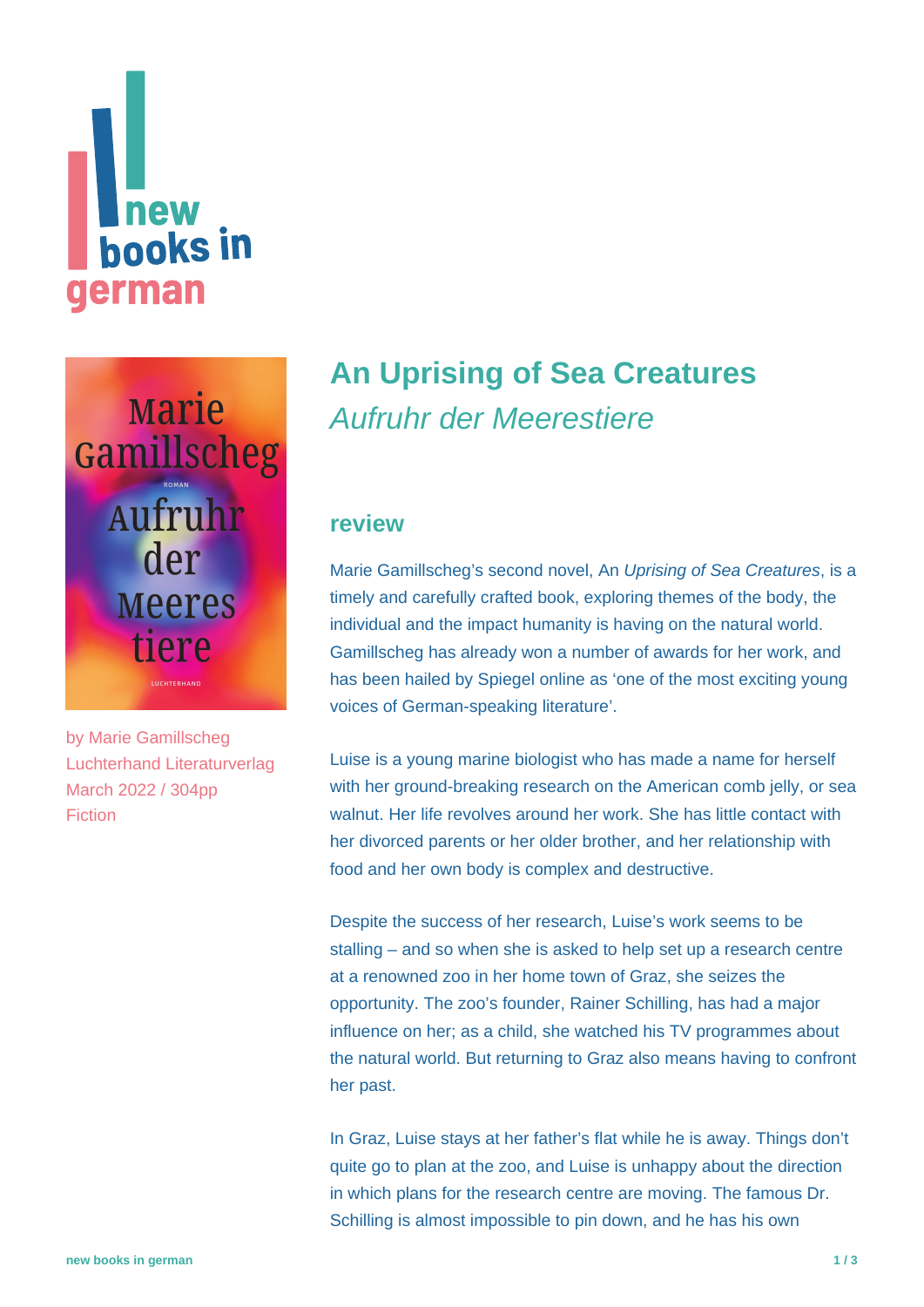philosophy about zoos, claiming that animals are happier there than in the wild.

Luise reacquaints herself with the city of her childhood, visiting her mother and delving into memories of holidays with her father. In a phone call with her brother she learns that their father is severely ill, a fact he has been concealing from her. Luise finds herself forced to examine her urge to run away from her past, and her eating disorder, which seems to stem partly from the desire to disappear.

Offered a stable, well-paid job at the zoo, she is on the verge of giving up her academic position, but reflecting on the endless movement of the ocean, she manages to find her way back to herself. The novel ends with Luise eating a full meal and packing her bags to leave Graz, before what seems to be an imaginary encounter with her father on his return home.

Gamillscheg is a sensitive writer, combining keen observation with an adept use of language. The relatively long chapters are divided into shorter sections, sometimes only comprising a line or two, and towards the end the prose occasionally shifts into loose, non-rhyming verse. The novel switches seamlessly from surrealist episodes to an intense focus on the details of the real world.

Reminiscent of Elfriede Jelinek's writing, An Uprising of Sea Creatures is a lyrical, unsettling and philosophical novel from a promising young author.

[https://foreignrights.penguinrandomhouse.de/disturbance-jellyfish/978](https://foreignrights.penguinrandomhouse.de/disturbance-jellyfish/978-3-630-87562-0) [-3-630-87562-0](https://foreignrights.penguinrandomhouse.de/disturbance-jellyfish/978-3-630-87562-0)

#### **press quotes**

One of the most exciting young voices of Germanspeaking literature.

Spiegel online

## **about the author**